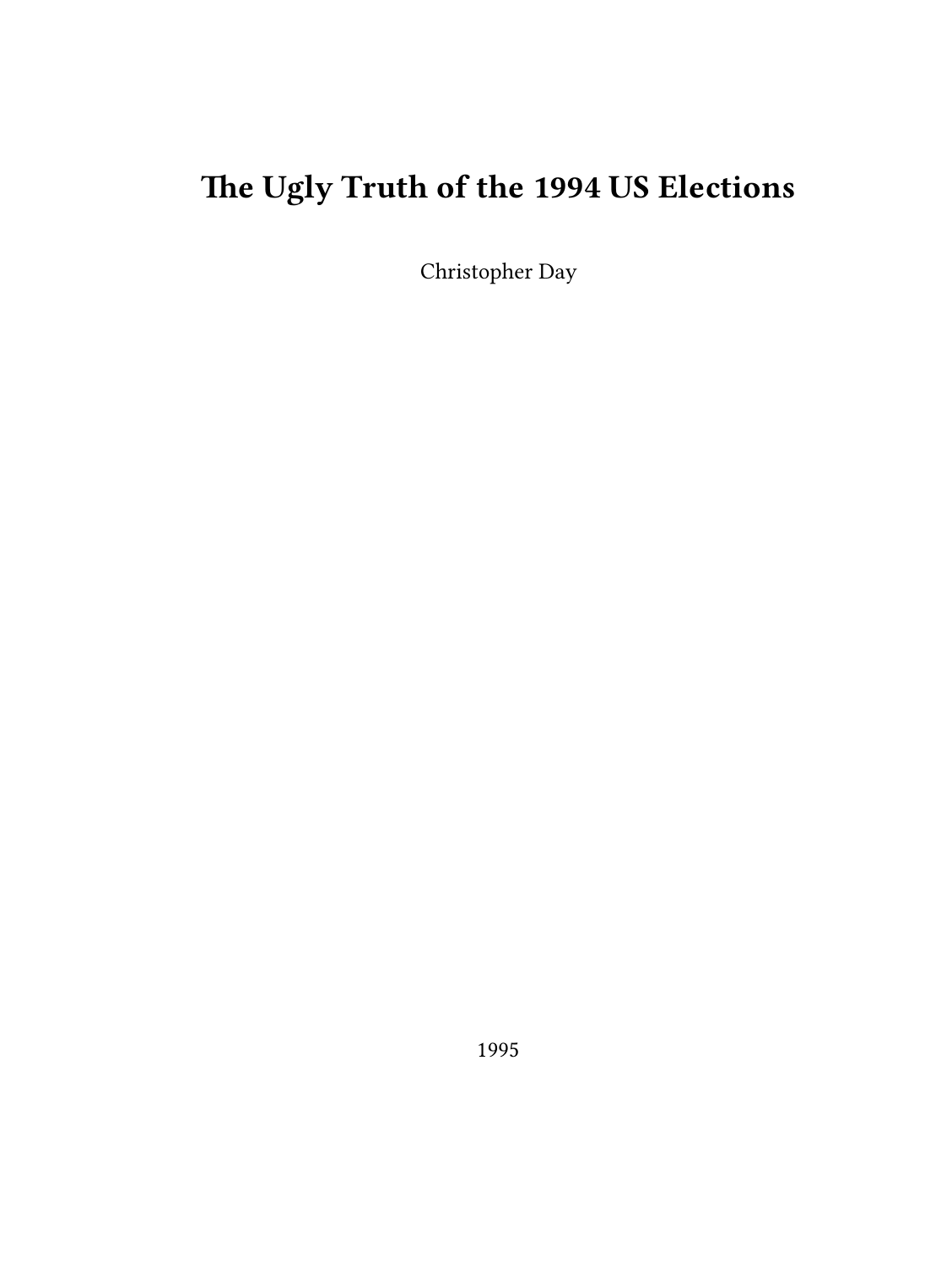## **Contents**

| $\overline{4}$ |
|----------------|
|                |
|                |
| - 6            |
| - 6            |
|                |
|                |
|                |
|                |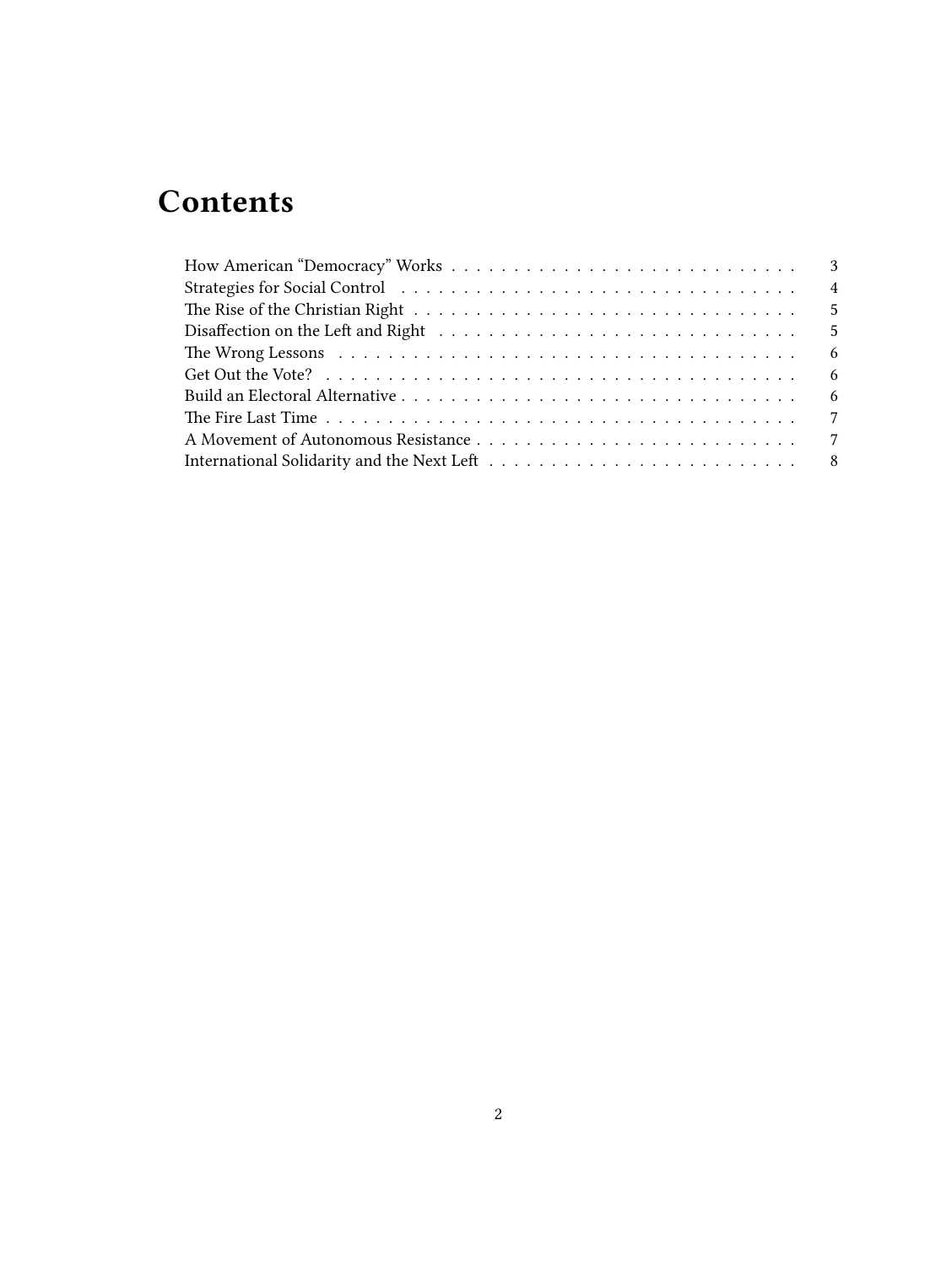By now the horrible truth of the 1994 US elections is old news. The Republican Party, increasingly under the leadership of the Christian Right, has won control of both houses of Congress and is aggressively pursuing its agenda. The Republicans have won control of many governorships and state legislatures as well. A 1984ish anti-immigrant ballot initiative won overwhelming approval in California.

There have been a number of attempts to interpret these results in ways that simply hide from the truth. The election results were not the result of some sort of mysterious anti-incumbency "mood" among the electorate. Not one major race saw the defeat of a Republican incumbent. Reading liberal commentaries on the elections is not unlike listening to the incoherent rationalizations of an alcoholic. Yes, only a fraction of eligible voters voted (but in California, where a controversial ballot initiative resulted in a high voter turnout, the results were the same). And yes, many races were won with small margins of victory (but many were not). The liberals are quick to point out the ways that the legislative process will dull some of the sharpness of the Right's agenda, and that the courts will strike down the more excessive measures (as appears likely in the case of California's Proposition 187).

These sort of high-school civics lessons are being employed to avoid the truth. The cold truth is that the elections were a colossal political victory for the Right and its ugly agenda. The liberals are clinging to the notion that there is some sort of permanent center in US politics and that "excesses" like the 1994 election will correct themselves through the natural functioning of the system: right-wing elected officials will drift to the center, anti-incumbency will replace Republicans with Democra ts next time, and so on. But that is not how the system actually works.

### <span id="page-2-0"></span>**How American "Democracy" Works**

The main purpose of elections in the US is to obtain some sort of popular consent for the rule of an economic-political-bureaucratic elite. It is common for radicals to say that the choices offered by the two major parties in the elections are not "rea l" choices. This is true in the sense that we are not given choices that involve a radical break with the existing capitalist system. But it is not true in the sense that there is no real difference between the political agendas of the different politicia ns and their parties. The elections give us a choice between different strategies for maintaining the existing order and for responding to challenges to that order. In the simplest terms, the choices we are offered are between different measures of carrot and stick—or, more accurately, between different measures of food stamps and police batons. The two parties, and the factions within the parties, represent different sections of the ruling elite, and different views of what is in the best interests of th e elite as a whole. The strength of each faction depends on the resources at its disposal and its ability to mobilize popular support for its agenda—particularly at the polls.

When the system is running relatively smoothly, and is able to channel most discontent into legal and non-disruptive forms, the differences between different politicians and their parties are often superficial. But when the system is undergoing dramati c upheavals, the differences between different sections of the elite become more substantive.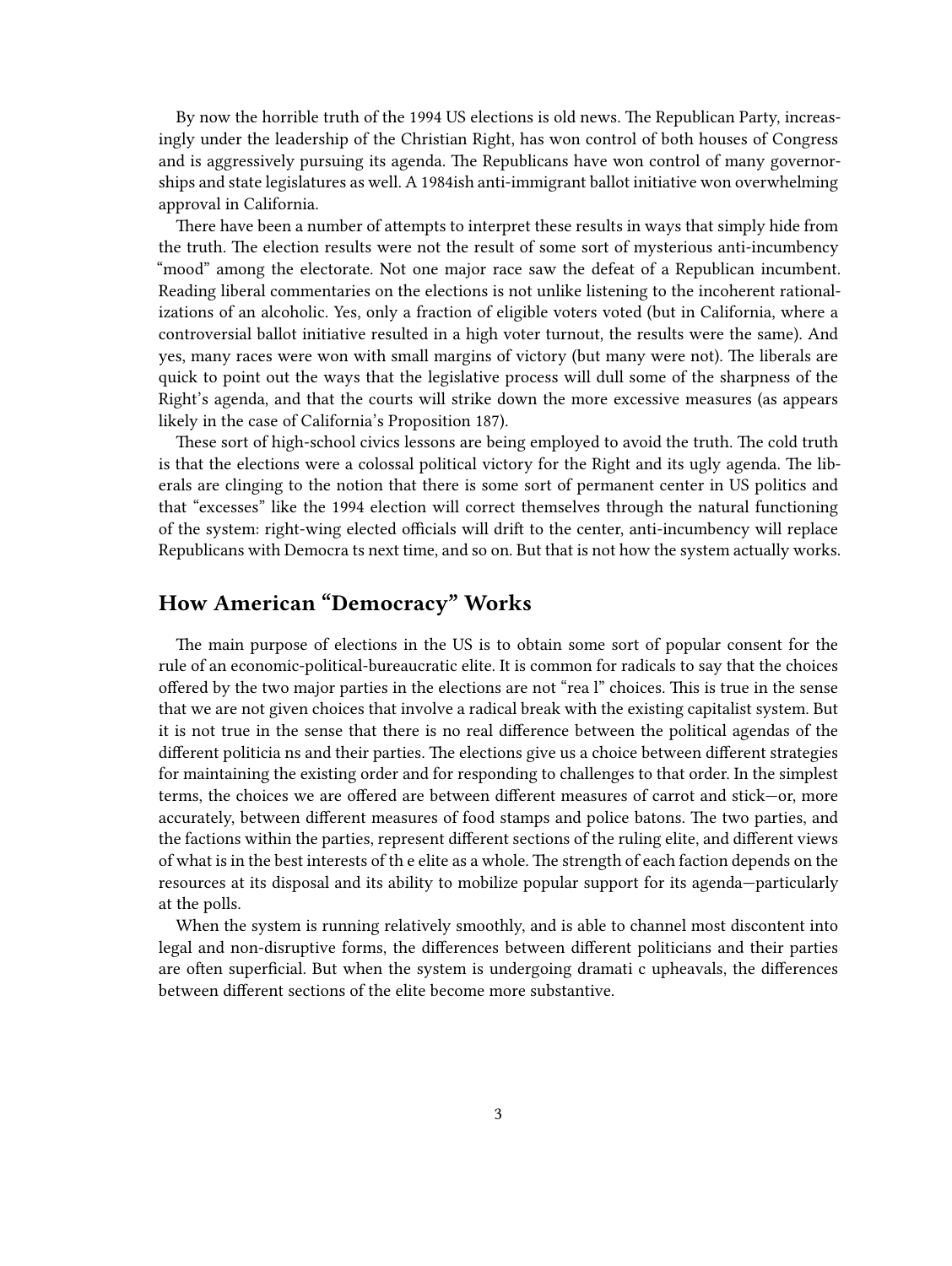#### <span id="page-3-0"></span>**Strategies for Social Control**

That is what is happening now. Capitalism, both in the US and around the world, is undergoing massive restructuring. This restructuring is resulting in dramatic upheavals in people's lives. The Los Angeles rebellion and the Zapatista uprising are only the most apparent indications of the socially explosive potential of these changes. The failure (and potential further failure) of the system to channel discontent into acceptable forms is forcing the ruling elite to consider new strategies for social con trol. Beginning in the 1930s with the New Deal, and continuing through the 1960s with the Great Society programs, a central feature of social control in the US has been a variety of social welfare programs that have given the poor a sense of investment in the system, and that have fostered a mentality of dependency that has tended to weaken the appeal of more radical politics.

In the late '60s this strategy for social control began to break down, and proved unable to effectively contain mass challenges to the system. The system was forced to concede to certain economic and political demands coming from the Black community, t o end conscription, and to withdraw from Viet Nam. This failure led to the development of a new and more repressive strategy for social control. The elements of this strategy are now familiar features of life in the US: a decline in real wages and the exc lusion of unions from new industries, cuts in education and social services to the poor and other policies that would tend to break the fighting spirit demonstrated by the urban rebellions of the '60s, massive prison construction, and a "war on drugs" to fill the prisons with potentially rebellious youth of color. In short, a war on the poor. At the same time there was a need to mobilize popular support for these policies, to break the white middle class and white workers away from their traditional suppo rt for liberal social programs. Restructuring was undermining the economic position of these relatively privileged whites as well—the trick was to convince them that these changes were the result of excessive government spending on the poor and a sort of moral rot, represented by permissive attitudes on sex and drugs, that demanded a "get tough" attitude.

The 1970s saw the consolidation of a mass base of support for this new strategy, which led to the election of Ronald Reagan in 1980. The 1980s can be seen as a period in which the forces that supported the new strategy of social control pushed back the supporters of the old liberal strategy. By the beginning of the 1990s, old-style liberalism had been effectively defeated, even within the Democratic Party. Bill Clinton's ascendancy represented that defeat. Despite what Rush Limbaugh says, Bill Clinton is no liberal. Clinton has accepted the basic features of the new world order: free trade, lower wages, more prisons, more cops, more executions. Two things distinguished Bill Clinton from George Bush: opposition to certain elements of the social agenda o f the Christian Right (on abortion, gay rights, etc.), and his commitment to a higher level of government support for key US industries in a more competitive international market, or what has been called an "industrial policy." These sorts of differences were not going to break the alliance of forces that had been served so well by 12 years of Republican presidential rule. What broke that alliance (temporarily) was probably the Los Angeles rebellion. The Los Angeles rebellion was the largest urban uprisin g in US history, and it served notice that millions of people were no longer willing to quietly accept the disintegration of their communities under a reign of police terror. It was in this context that Bill Clinton, by virtue of not being George Bush, could become the representative of a kinder, gentler new world order that might be able to pacify the unruly "rainbow coalition" that burnt down Los Angeles.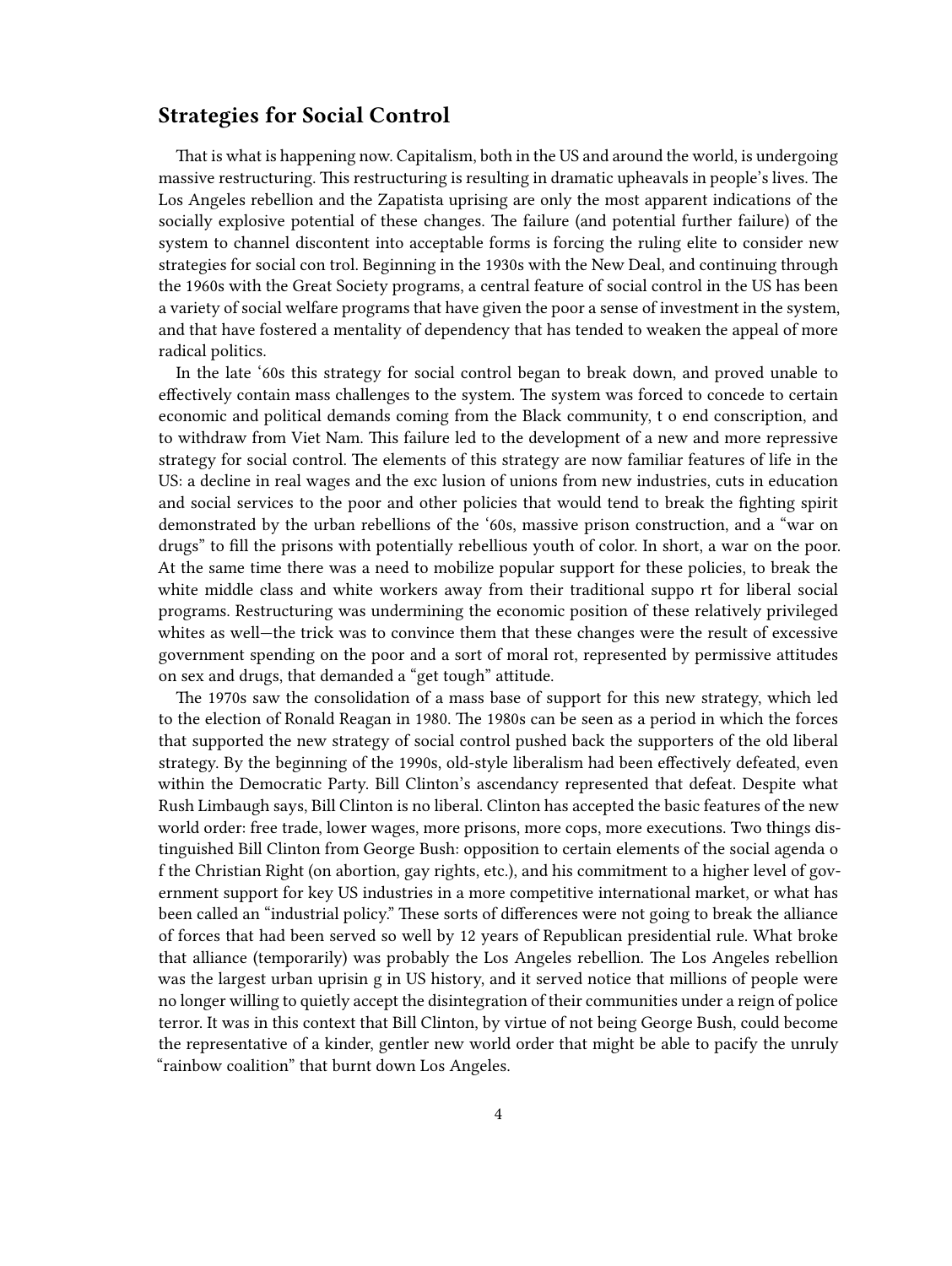## <span id="page-4-0"></span>**The Rise of the Christian Right**

The history of the Christian Right has been told better elsewhere than is possible here. What makes this election particularly frightening to so many people is the prominence of the Christian Right among the victors. The Christian Right was deliberatel y built up from practically nothing by the right-wing of capital as a mass counterweight to the people's movements of the late '60s and early '70s. Its social agenda was used as a battering ram against the widespread popular support that existed for those movements. But as the Christian Right has grown, it has become increasingly self-directed, and has begun to spawn what can only be regarded as a theocratic fascist movement. It is a monster that can act independently of its creator. An example of this wa s the 1992 Republican National Convention, where the hatefulness of the Christian Right was on display to the whole country, no doubt much to the distress of the section of the corporate elite that was backing Bush. Another example of where the Christian Right has shown its capacity for independent action has been Operation Rescue and similar groups, which have openly embraced illegality and an open contempt for the norms of capitalist "democracy." Already there is overlap between sections of the Christia n Right and the racist right of the Klan, nazis, and Christian Identity. Pat Robertson's Christian Coalition, which is focused on winning local electoral contests, is in effect building a party within the Republican Party that can force the adoption of it s agenda simply by flexing its muscle.

It would be a mistake to think that the Christian Right are simply pawns of the corporate elite. Similarly, it is a mistake to think that the only form that fascism can take in the US is that of open white supremacy. The maintenance of white supremacy is a crucial part of the appeal of fascism, but it is not its only appeal. It is not possible to anticipate all the variations on the fascist theme that are possible. The masses of white middle and working class people who must be the base of any fascist movement are subject to many anxieties that can be played on, as has been demonstrated by the various anti-queer ballot initiatives in various states.

## <span id="page-4-1"></span>**Disaffection on the Left and Right**

Bill Clinton's campaign was also aided by the recession that we have since been told is over. This recession was really only the latest episode in the ongoing situation-tragedy of global capitalist restructuring that has been running since the early '7 0s. This recession threw hundreds of thousands of people out of work. (Those no longer looking for work or who have accepted lower-paying or part-time work are no longer counted as unemployed—hence "the recovery.") Particularly hard-hit by the recession, in addition to communities of color, were the children of the white "middle class" working in the new service and information industries. After 12 years of Republican promises that welfare cuts and family values would deliver a better life, the recession split the white suburban vote enough for Clinton to win.

The 1992 and 1994 elections were each an expression, in different ways, of a deep disaffection from the existing order. In 1992 that disaffection found two outlets—Bill Clinton and Ross Perot. Bill Clinton won the election with a combination of white s uburban voters who wanted to throw Bush out but were not ready to cast their lot in with Texas's answer to Napoleon, and the traditional urban Democratic base. In 1994 the traditional urban Democratic base sat out the election and the white suburbanites u nited behind the demagoguery of Newt Gingrich and Pete Wilson.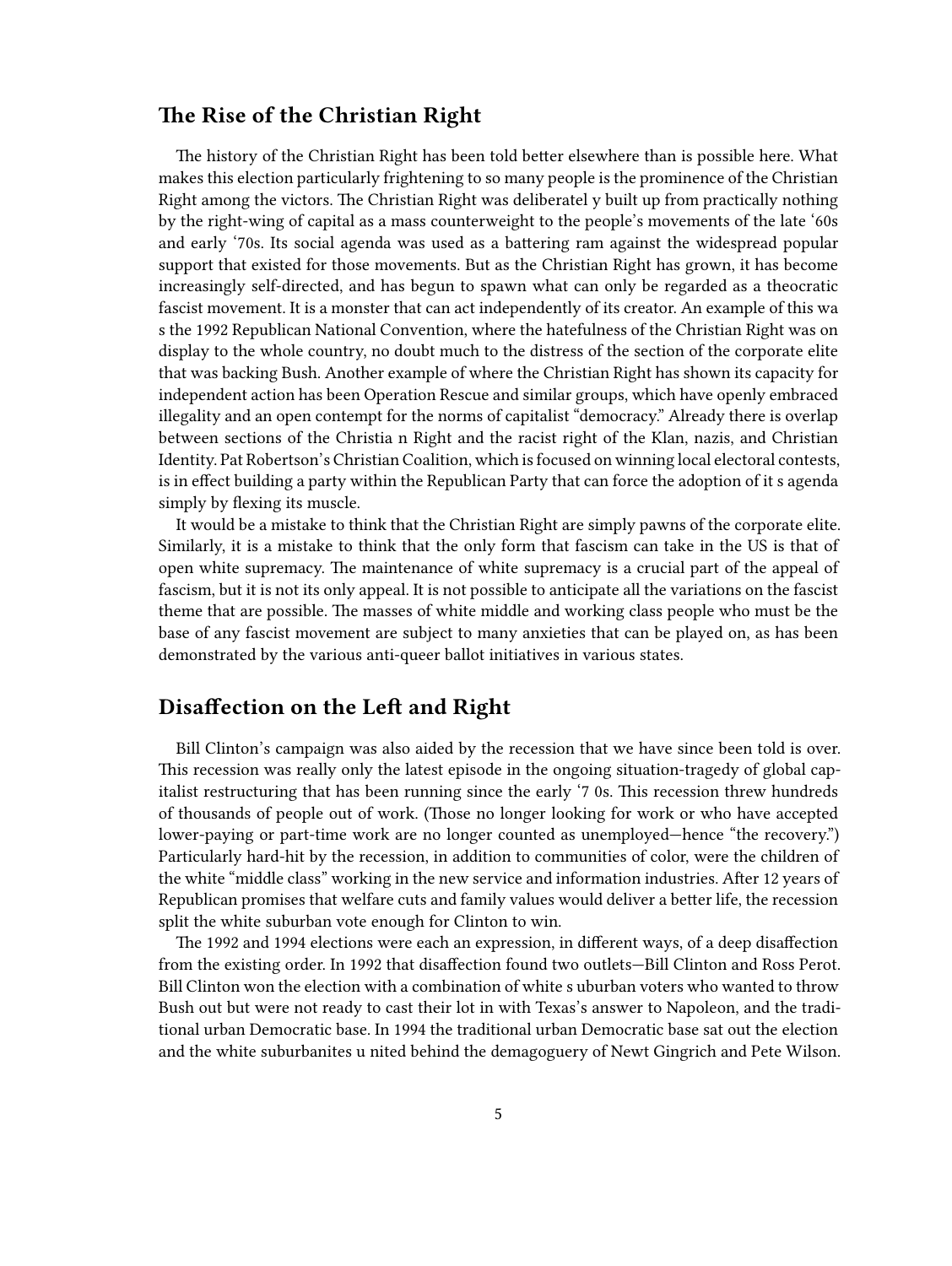A look at the breakdown of the 1994 vote is instructive. Almost without exception, the Democrats won majorities among the low- and middle-income voters, among non-white voters, among urbanites, among youth, among women, and among gays, lesbians and bis exuals—groups that, taken together, constitute an overwhelming majority of the potential voting populace. But because these groups are less likely to vote, the average voter was a straight, white, upper-middle class suburban male—and he voted accordingly.

#### <span id="page-5-0"></span>**The Wrong Lessons**

Looking at these figures, many radical activists are likely to think that they point in an obvious direction. Our responsibility, they will argue (as they have in the past), is to register and mobilize this potential majority of voters to defeat the Re publicans. Or, if they are more radical, they will argue that since the Democrats are obviously not interested in representing the interests of these various groups, we need to build a third party that will mobilize them and give them leverage in the elec toral process. These solutions will not work because they don't address the larger social processes that have brought us to where we are.

#### <span id="page-5-1"></span>**Get Out the Vote?**

The 1994 elections were the first time in a decade that Jesse Jackson has not waged a large-scale voter registration and mobilization drive. In a great many races, a higher turn-out among Black voters would have given the Democratic candidate a victory . Quite conceivably, the Democrats could have retained control of the House of Representatives, if not the Senate. But what would have been the results for the Black community? Would GATT go down to defeat? Would the cops stop terrorizing the Black commun ity? Would we have won guaranteed health care? Would the courts stop packing the prisons with young, Black bodies? From the point of view of much of the Black community, the difference between the Democrats and the Republicans is a matter of the speed at which the situation will go from bad to worse. There is no dignity in knocking on doors and urging people to vote for being shoved into a meat grinder at a slower speed. After 10 years, Jesse Jackson has exhausted much of his insurgent credibility on such efforts, and wisely chose not to squander what remains. It is the responsibility of political activists to propose a plan of action that stops the meat grinder.

#### <span id="page-5-2"></span>**Build an Electoral Alternative**

One plan of action that many are likely to propose is to build a third party that will fight for the interests of the oppressed in this society. There are already several efforts underway in this direction. There is the vaguely defined New Party, there are the Greens, who have been waging local electoral efforts with varying degrees of success, there are the Labor Party Advocates, who are fighting for the unions to establish a third party. There are different ideas about how such an effort will lead to real change. Some people believe that such a party might be able to drag the Democrats to the left by denying them the margin of victory. Others believe that it is possible that such a party might capture the majority of Democrats, unite them with the cu rrently disenfranchised, replacing the Democratic Party, and actually winning and becoming the governing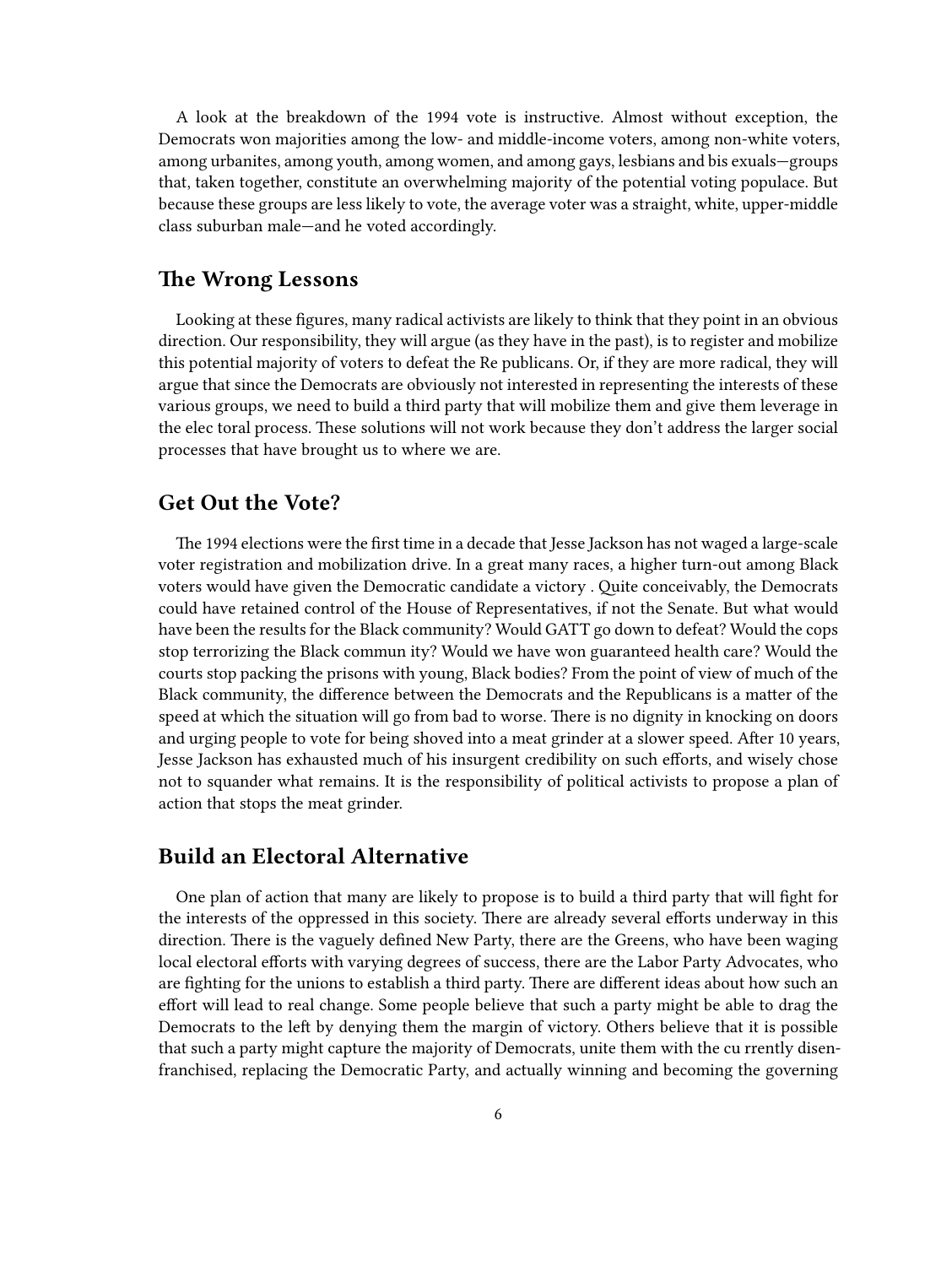party. Both of these could be called strategies of realignment—by creating a third party we can force the realignment of politics in the US.

#### <span id="page-6-0"></span>**The Fire Last Time**

The last time this actually happened was 1860, when the Republican Party, with the support of the movement to abolish slavery, rose to power and the country was propelled into civil war. The Republicans were successful because they united the new class of industrial capitalists in the North, the landless poor who wanted to see the West opened up to small farmers instead of slave plantations, and the abolitionists who stood for the radical possibility of a new society.

None of the current proposals for a third party represent anything like such a dynamic alliance. Rather they represent bitter elements in the old and no-longer-new social movement bureaucracies who have been discarded by the Democrats as they have reve aled their irrelevance to the politics of the new world order. For a third party to succeed it must have a vision of a new society that it is able to convince people is worth fighting for, and it must represent new forces within society that have been exc luded from power and who are determined to reorganize society. That is to say that before there can be such a party there must be a movement. If such a movement exists, it may or may not set out to form a third party. (The creation of the Republican Party can be seen as an effort by Northern capital to prevent the more militant abolitionists from attempting to ignite a slave insurrection.) But to try to build such a party without a movement is like buying a computer with a fancy monitor and printer but no processor, hard drive or RAM. It might look nice, but it won't do shit.

The Los Angeles rebellion suggests that we are not so far off from 1860. There are contradictions in US society that are potentially as explosive as those that set off the Civil War. But if radical activists want to tap those contradictions, we should not squander our paltry resources trying to build a third party when there is no movement.

#### <span id="page-6-1"></span>**A Movement of Autonomous Resistance**

For all intents and purposes, there is no left in the US. There is a very thin layer of radical activists, the great majority of whom are demoralized often to the point of inactivity, that supports a handful of weak projects and a couple of dozen tiny sects. There is a larger collection of people associated with the various social movements and the struggles of particular communities. Demoralization among this group is also high. If all these people could be energized to do so, they might have some sor t of marginal impact on the next set of elections, knocking on doors for liberal Democrats. Our energies are much better spent trying to find ways to ignite and participate in struggles of resistance to the agenda of the ruling elite. There is the potenti al for such struggles everywhere. Each attack on the poor in the form of cutbacks, layoffs, or police repression needs to be met with defiance.

In Feb., 1960, four Black students went into Woolworth's in Greensboro, N.C., sat down at the counter, and asked to be served. At some point an action will be taken that seems to express particularly clearly not just our contempt for the existing syste m but the possibility of a better world. We can try to guess in advance what that action will be, but we will know it by how it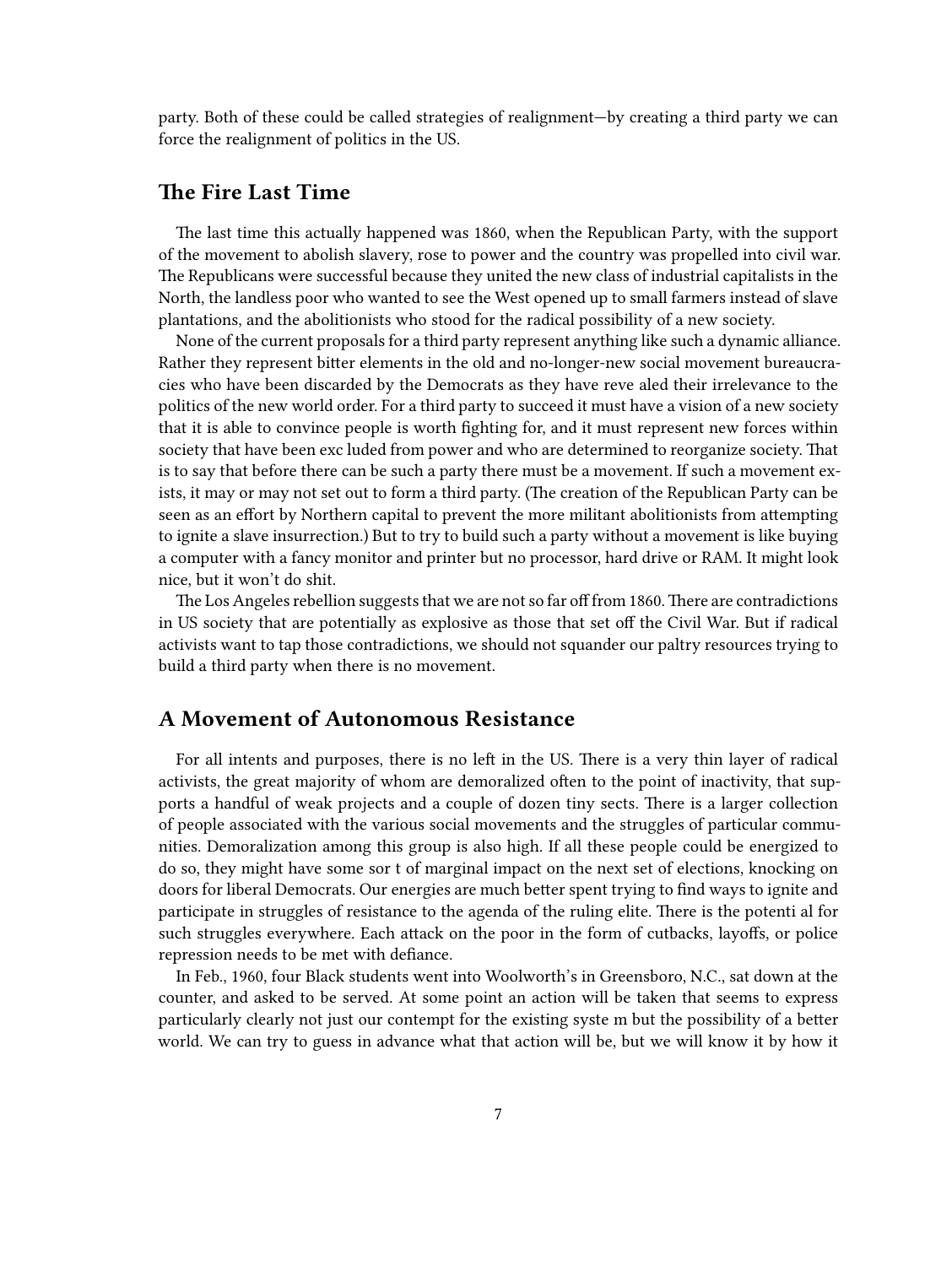captures the imaginations of those who were until that moment hopeless. We must seize on that action, repeat it a thousand time s in every community, and elaborate it into a movement.

While we are doing this, while we are waiting for the spark that sets off the explosion, we need to be educating ourselves. We need to be studying what is happening right now in the world we live in, and studying the history of previous struggles. We n eed to be attempting to identify where we see the weak points in this system. All this so that when the spark comes, we can identify it. We need to be organizing ourselves. We need to be putting in place the structures of communications, of decision-makin g, and of coordination that will enable us to act decisively when the opportunity arrives.

#### <span id="page-7-0"></span>**International Solidarity and the Next Left**

When the four students in Greensboro asked for a cup of coffee, they did so less than a year after the collapse of the US-sponsored Batista regime in Cuba, and at a moment when Africa was in the midst of a dramatic process of decolonization. The sit-in movement they sparked developed into a broader movement for Black liberation, and inspired a number of other movements of the 1960s, but it did so in the context of the international struggles—in Algeria, in Viet Nam, in Latin America—of that period. If there is a single feature that defines the new world order, that defines capitalist restructuring, it is that it is a global process. No movement can hope to challenge the new world order if it confines itself within the borders of a single nation-state. Any effective movement must be international in scope. This presents new questions for radical activists that we will have to answer. But the crucial thing is that we must begin the process of building the international movement by laying the foundations of international solidarity today. Every time a strike or a food riot rocks the capital of another country, we need to get into the streets to say we are with those who are defying the new world order everywhere. We need to engage in such actions not only to support movements elsewhere, but to make them examples of what we might do here.

The situation that confronts us is that of building a new radical movement attuned to the new realities, the next left. How we respond to the elections is an indication of whether or not we have the vision to see the possibilities that these new realit ies create. The elections have plunged many into despair. But they have also pushed many people to the breaking point, to the point where they ask "if not me, who? if not now, when?" We must be ready to seize on the opportunities to transform such individ ual sparks of resistance into a firestorm that will burn away the rotten structures of the old world and clear the ground for the creation of the new.